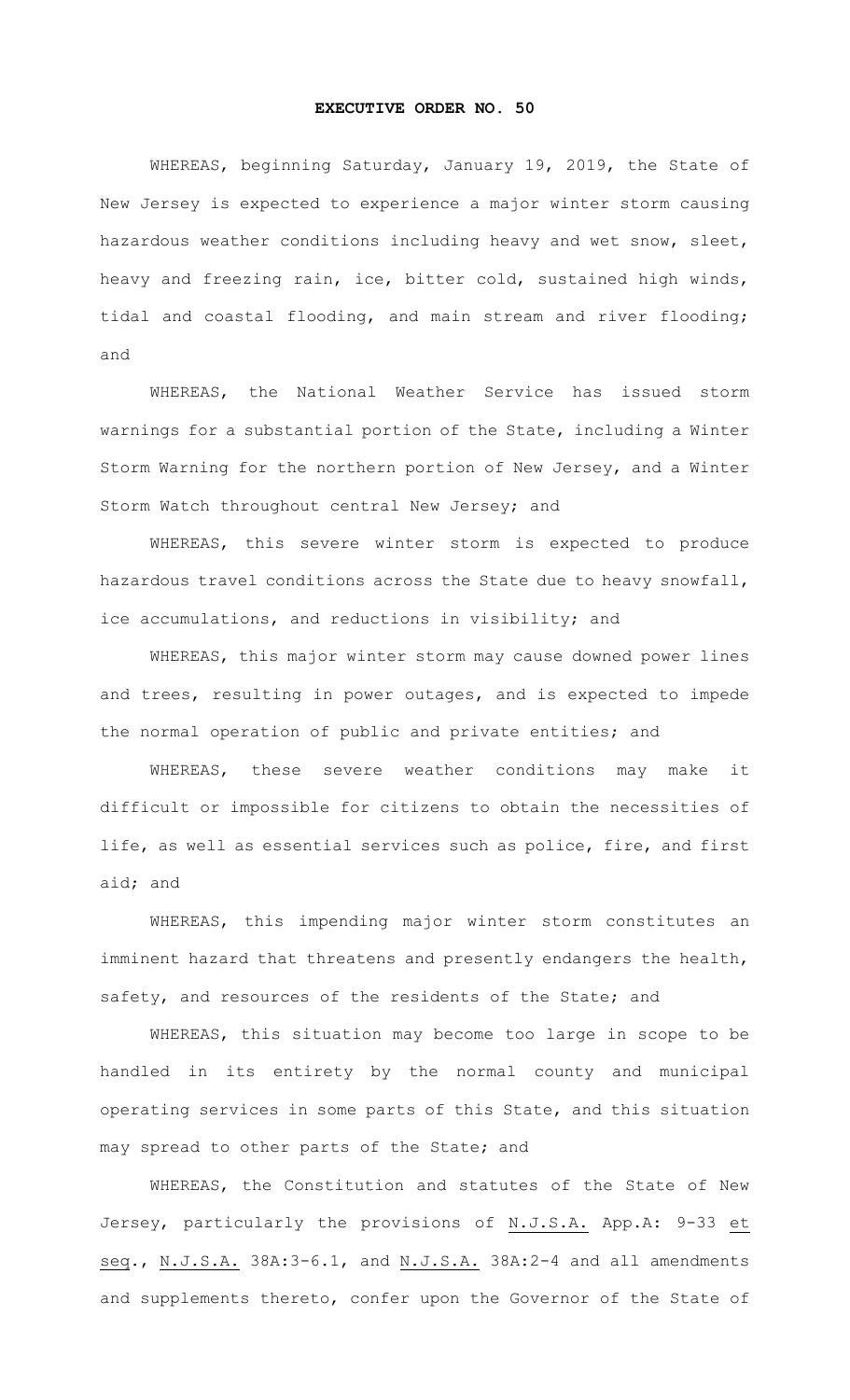New Jersey certain emergency powers;

NOW, THEREFORE, I, PHILIP D. MURPHY, Governor of the State of New Jersey, in order to protect the health, safety, and welfare of the people of the State of New Jersey DO DECLARE and PROCLAIM that a State of Emergency exists throughout the State of New Jersey, effective at 12:00 p.m., Eastern Standard Time, on January 19, 2019; and I hereby ORDER and DIRECT the following:

1. I authorize and empower the State Director of Emergency Management, who is the Superintendent of State Police, to implement the State Emergency Operations Plan and to direct the activation of county and municipal emergency operations plans, as necessary, and to coordinate the recovery effort from this emergency with all governmental agencies, volunteer organizations, and the private sector.

2. I authorize and empower, in accordance with N.J.S.A. App. A:9-33, et seq., as supplemented and amended, the State Director of Emergency Management, who is the Superintendent of State Police, through the police agencies under his control, to determine and control the direction of the flow of vehicular traffic on any State or interstate highway, municipal or county road, and any access road, including the right to detour, reroute, or divert any or all traffic and to prevent ingress or egress from any area that, in the State Director's discretion, is deemed necessary for the protection of the health, safety, and welfare of the public, and to remove parked or abandoned vehicles from such roadways as conditions warrant.

3. I authorize and empower the Attorney General, pursuant to the provisions of N.J.S.A. 39:4-213, acting through the Superintendent of State Police, to determine and control the direction of the flow of vehicular traffic on any State or

2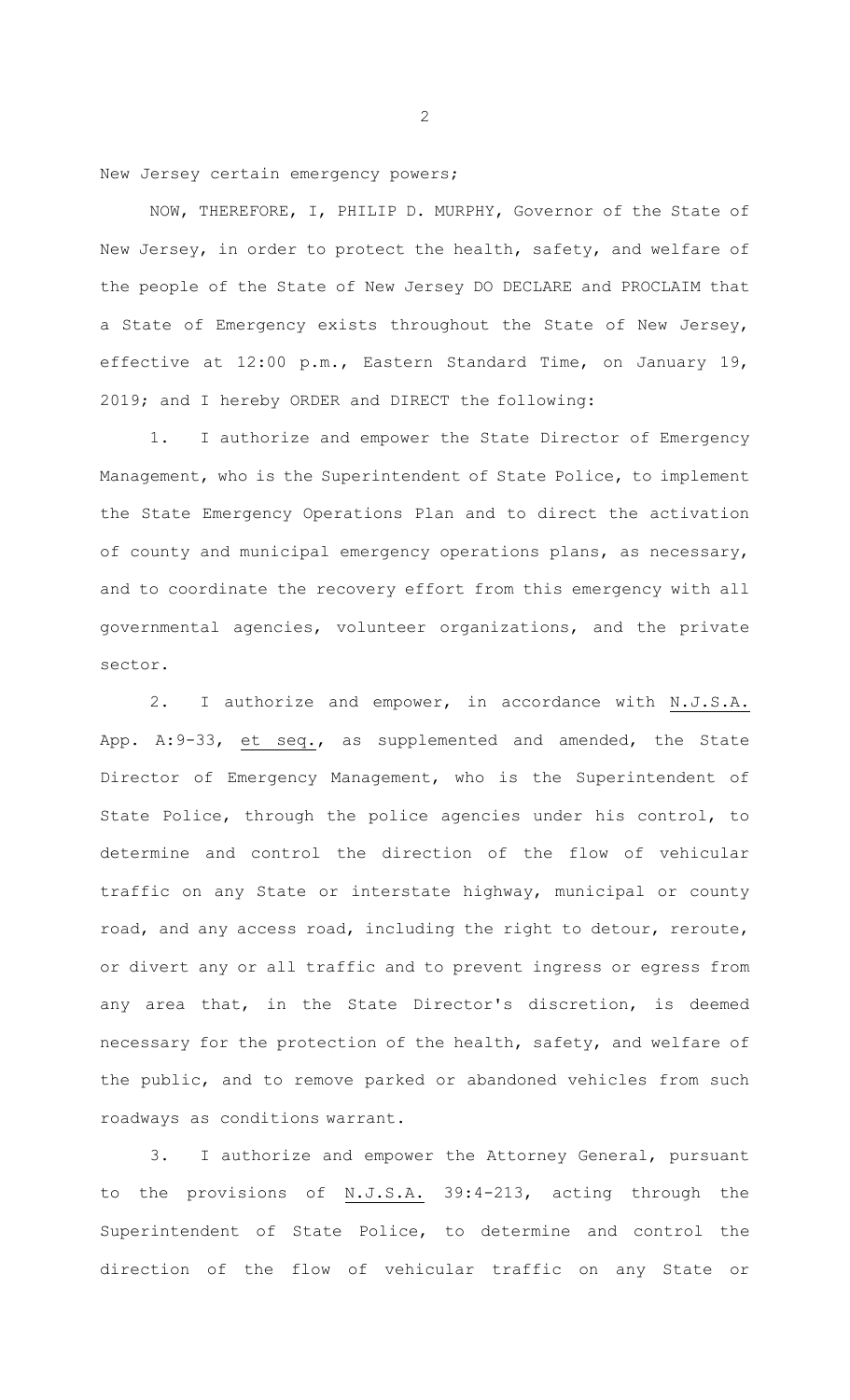interstate highway, municipal or county road, and any access road, including the right to detour, reroute, or divert any or all traffic, to prevent ingress or egress, and to determine the type of vehicle or vehicles to be operated on such roadways. I further authorize all law enforcement officers to enforce any such order of the Attorney General or Superintendent of State Police within their respective municipalities.

4. I authorize and empower the State Director of Emergency Management to order the evacuation of all persons, except for those emergency and governmental personnel whose presence the State Director deems necessary, from any area where their continued presence would present a danger to their health, safety, or welfare because of the conditions created by this emergency.

5. I authorize and empower the State Director of Emergency Management to utilize all facilities owned, rented, operated, and maintained by the State of New Jersey to house and shelter persons who may need to be evacuated from a residence, dwelling, building, structure, or vehicle during the course of this emergency.

I authorize and empower the executive head of any agency or instrumentality of the State government with authority to promulgate rules to waive, suspend, or modify any existing rule, where the enforcement of which would be detrimental to the public welfare during this emergency, notwithstanding the provisions of the Administrative Procedure Act or any law to the contrary for the duration of this Executive Order, subject to my prior approval and in consultation with the State Director of Emergency Management. Any such waiver, modification, or suspension shall be promulgated in accordance with N.J.S.A. App.A:9-45.

7. I authorize and empower the Adjutant General, in accordance with N.J.S.A. 38A:2-4 and N.J.S.A. 38A:3-6.1, to order

3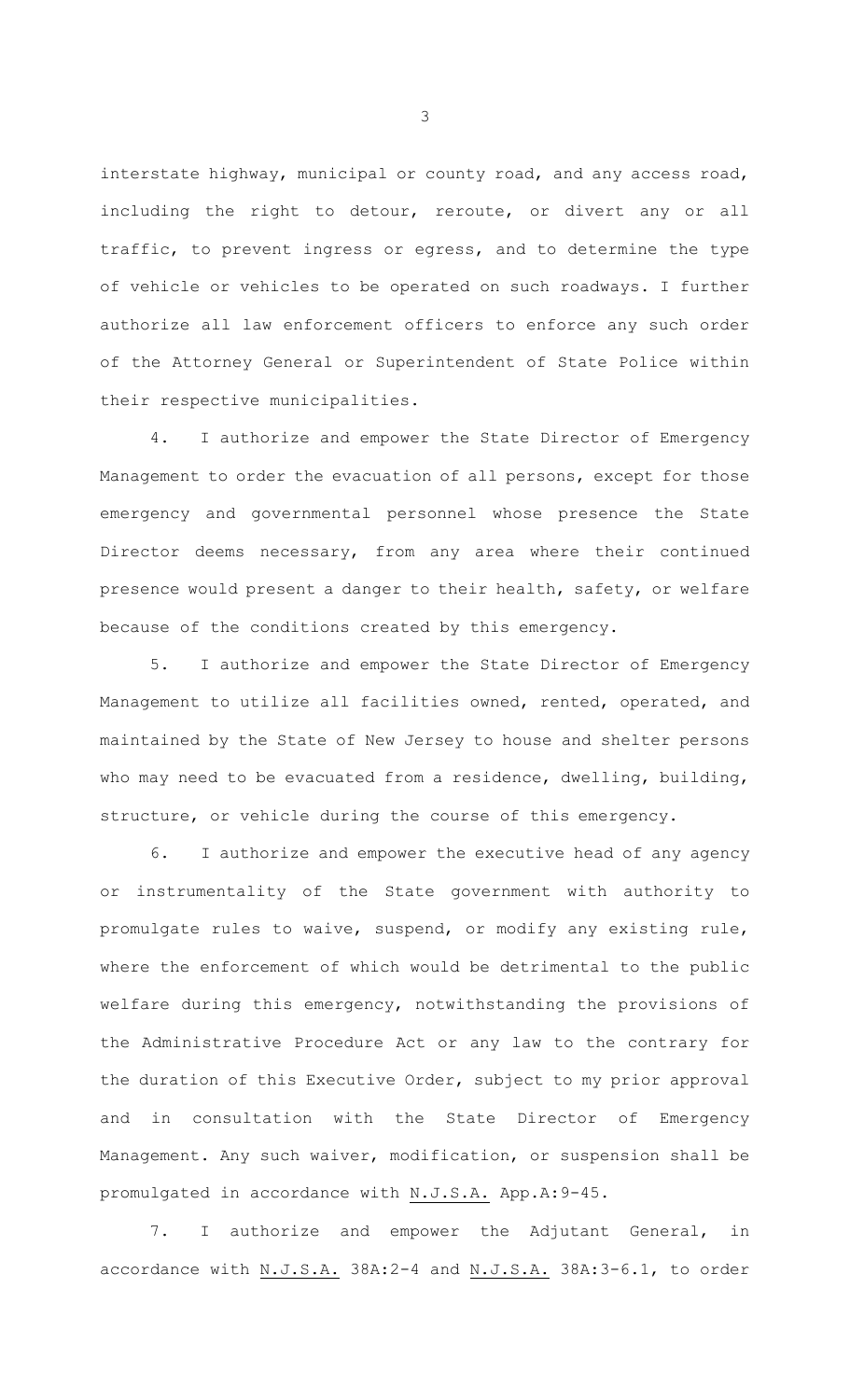to active duty such members of the New Jersey National Guard who, in the Adjutant General's judgment, are necessary to provide aid to those localities where there is a threat or danger to the public health, safety, and welfare and to authorize the employment of any supporting vehicles, equipment, communications, or supplies as may be necessary to support the members so ordered.

8. In accordance with the N.J.S.A. App.A: 9-34 and N.J.S.A. App.A:9-51, I reserve the right to utilize and employ all available resources of the State government and of each and every political subdivision of the State, whether of persons, properties, or instrumentalities, and to commandeer and utilize any personal services and any privately-owned property necessary to protect against this emergency.

9. In accordance with N.J.S.A. App. A:9-40, no municipality, county, or any other agency or political subdivision of this State shall enact or enforce any order, rule, regulation, ordinance, or resolution which will or might in any way conflict with any of the provisions of this Order, or which will in any way interfere with or impede the achievement of the purposes of this Order.

10. It shall be the duty of every person or entity in this State or doing business in this State and of the members of the governing body and every official, employee, or agent of every political subdivision in this State and of each member of all other governmental bodies, agencies, and authorities in this State of any nature whatsoever, to cooperate fully with the State Director of Emergency Management in all matters concerning this state of emergency.

11. In accordance with N.J.S.A. App. A:9-34, N.J.S.A. App. A: 9-40.6, and N.J.S.A. 40A:14-156.4, no municipality or public or

4